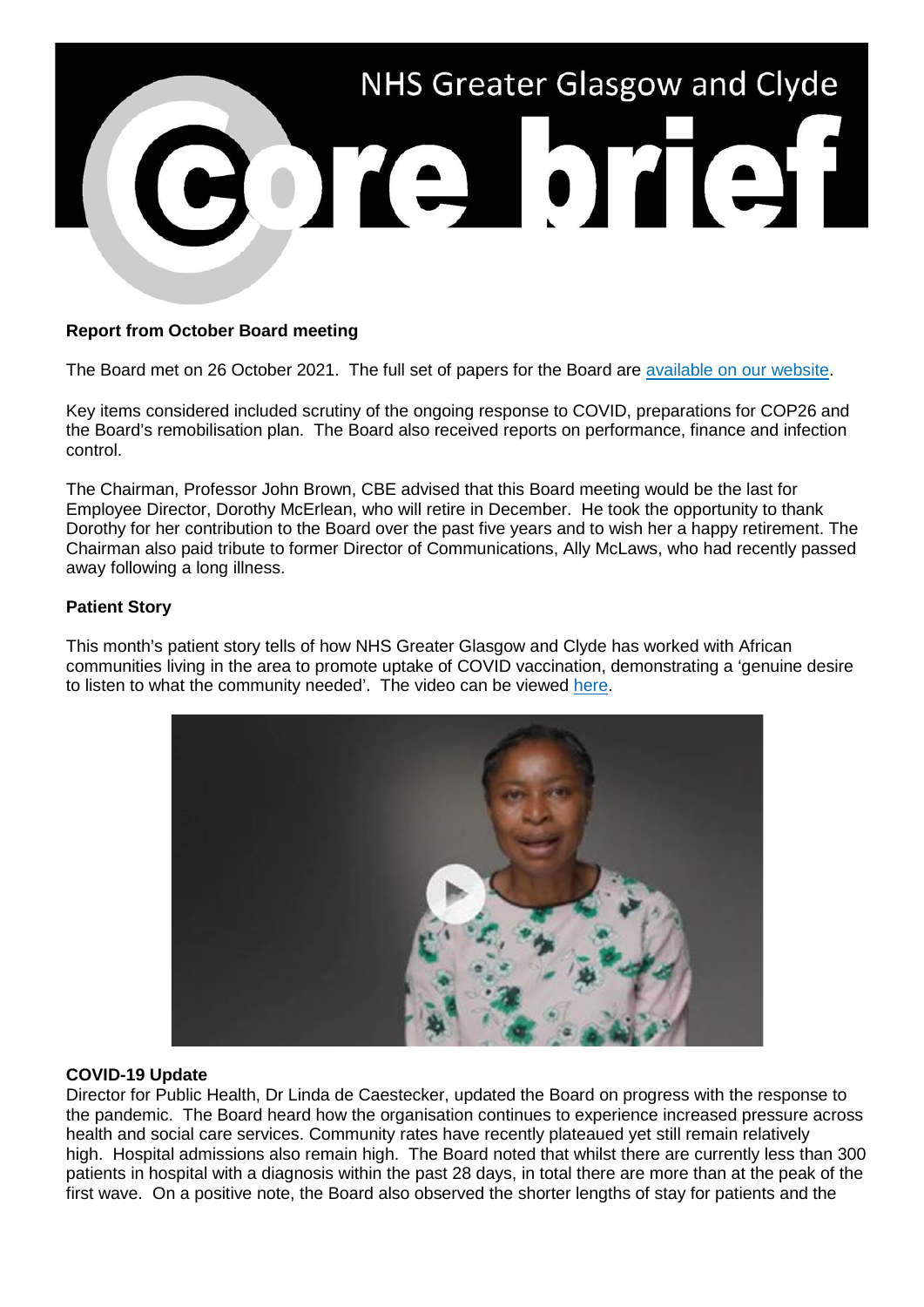better treatment options now available, with increasing numbers of patients now being admitted with COVID, rather than for COVID.

Dr de Caestecker also reported on the significant progress that continues to be made in rolling out the vaccination programme within NHSGGC. In total 1.8 million COVID vaccines have now been administered, including more than 113,000 booster jags and 150,000 flu vaccines. In total over the winter, the vaccination teams will deliver 700,000 flu and COVID first, second and booster vaccines. Board members recorded their thanks and congratulations to the team for the success to date in delivering the programme.

In closing Dr de Caestecker advised that the pandemic remains challenging and that people are still becoming unwell. She encouraged people to continue to come forward to get vaccinated when invited and to continue to observe social distancing and wear face coverings.

## [Click here to read the full paper.](https://www.nhsggc.org.uk/media/269781/item-08-paper-21_61-covid19-update.pdf)

## **COP 26 Update**

Dr Linda de Caestecker updated the Board on our preparations for the COP26 UN Climate Conference being hosted in Glasgow.

The Board heard how planning and exercising for the event – one of the largest ever held in Scotland – is well developed. All services have assessed any likely impact from the conference to their service based on previous COP conferences. We do not anticipate much demand for inpatient services, however our Minor Injuries Units, the Scottish Ambulance Service and community pharmacies are all prepared for demands on their services.

The Board also heard that, as a result of the COP26 programme and associated road closures, and given the expected disruption, the decision was taken not to run any face to face clinical services from the West Ambulatory Care facility at Yorkhill on 1 November. As a result of early planning, there should be minimal impact on patient appointments, with only a small number rescheduled or located to other sites.

NHSGGC has worked closely with event partners, including the Scottish Government and Glasgow City Council, to communicate anticipated disruption to both staff and patients, to ensure that they can plan ahead.

# [Click here to read the Board Paper.](https://www.nhsggc.org.uk/media/269783/item-09-paper-21_62-planning-for-cop26.pdf)

#### **Remobilisation Plan and Winter Update 2021-22**

Dr Jennifer Armstrong, Medical Director, reported to the Board on the Remobilisation Plan (RMP4) and the Winter Plan for NHSGGC covering the period to March 2022.

The focus for the foreseeable future will remain on urgent and emergency care needs, with detailed plans for the ongoing recovery of other planned and elective care.

Key priorities identified within the Remobilisation Plan include:

- Staff health and wellbeing: Direct support has been offered to 624 staff from the last mental health check-in. Rest and Relaxation hubs have been refreshed. An Occupational Health Long COVID service has been established for those who may need it.
- Elective Programme: In the coming months there will continue to be challenges in delivering the elective programme due to pressures within staffing, the impact of winter, the continuing need for infection control measures and separate pathways in acute settings to support elective patient testing and requirements for specific specialties eg ENT, Oral Health. Within this environment our approach to planned elective care over the autumn and winter period will have emphasis on coordinated and flexible service delivery across NHSGGC to maximise surgical and outpatient activity.